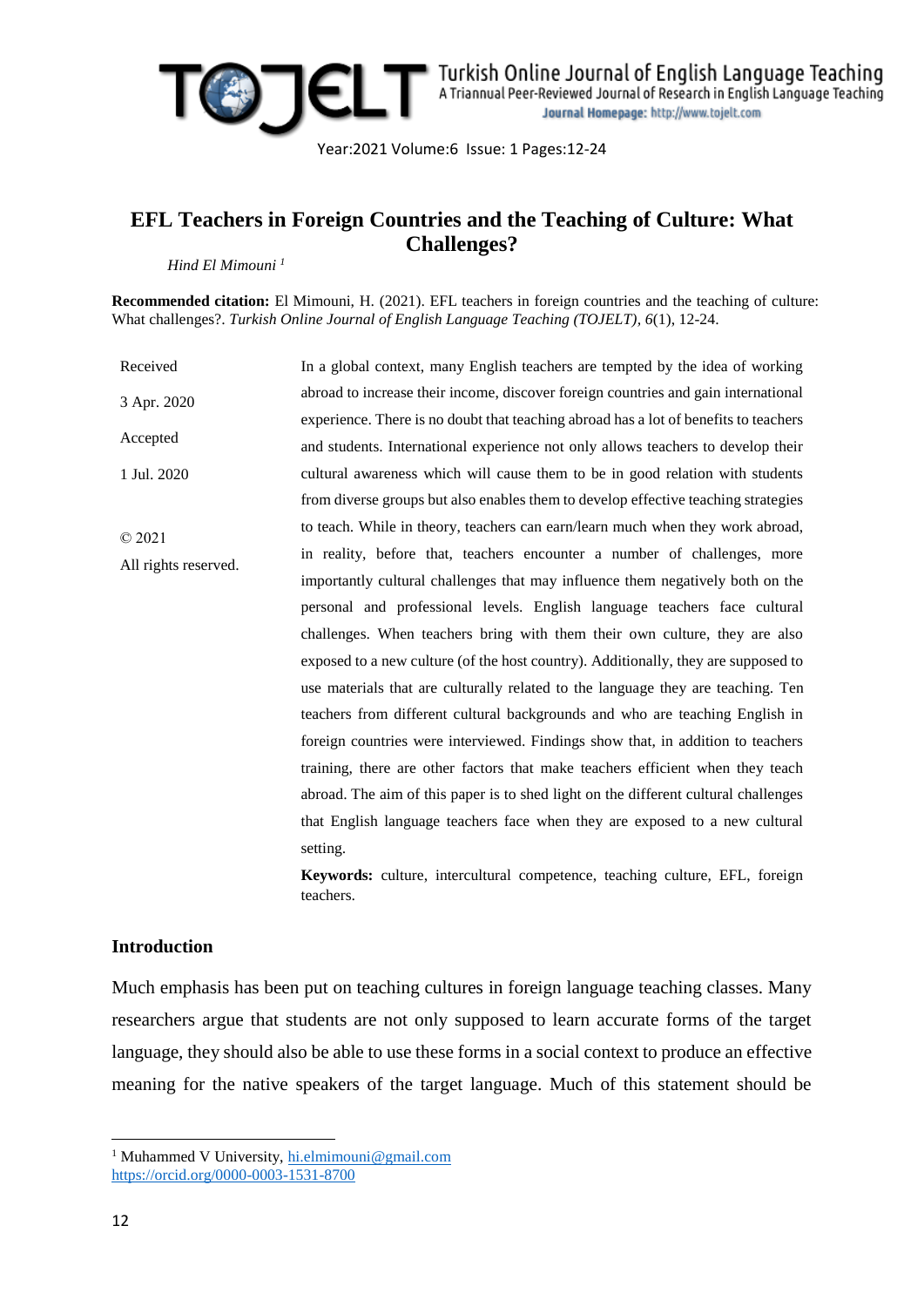discussed. In this section, we will talk about the importance of teaching culture to EFL students. Research on teaching culture has shown that language and culture are closely related (e.g., Kramsch, 1998) and are best acquired together (Schulz, 2007). Brown (2000) describes the interrelatedness of language and culture stating "that one cannot separate the two without losing the significance of either language or culture. The acquisition of a second language, except for specialized, instrumental acquisition [...], is also the acquisition of a second culture" (p. 189-190). According to the Standards for Foreign Language Learning (National Standards in Foreign Language Education Project, 1999), "the true content of the foreign language course is not the grammar and the vocabulary of the language, but the cultures expressed through that language" (p. 43). While some language teachers have recognized the importance to incorporate more cultural activities in order to promote students' cultural and intercultural understanding to "help combat the ethnocentrism that often dominates the thinking of our young people" (National Standards in Foreign Language Education Project, 1999, p. 47), a question that is very important is how such cultural teaching should and could most effectively occur at the classroom level. Spradley defines culture as the knowledge that people have learned as members of a group (Spradley, 1984). This leads us to think about the relevance of learning a given culture that is not shared among the members of the community where we live. That is to say why should we teach our students about cultural norms and values that do not represent them? The answer is simple. Todays, we are living in a globalized world where everybody is required to work with others who are different from themselves. The goal behind teaching cultures, for Kramsh (Kramsh, 1998), is establishing a 'sphere of interculturality'. The learning of culture is more than just the transfer of information between cultures. When individuals learn about a specific culture, they are also required to considers their own culture in relation to the others, and that is the most important benefit from learning about cultures. Kramsh also puts emphasis on teaching culture as differences. Because even national identities are not monolithic, students should learn about the cultural differences, not only between cultures in different countries, but also within the same nation. Understanding that cultures may differ even from a city to another, in the same country, would make students less likely to draw stereotypes about cultures which would reduce racism and prejudice. As a natural result, establishing what Kramsh names a 'sphere of interculturality' enable students to become more tolerant towards the differences between them and the others which would make them more comfortable, spontaneous and efficient when travelling to a foreign country or working with international team members in the future.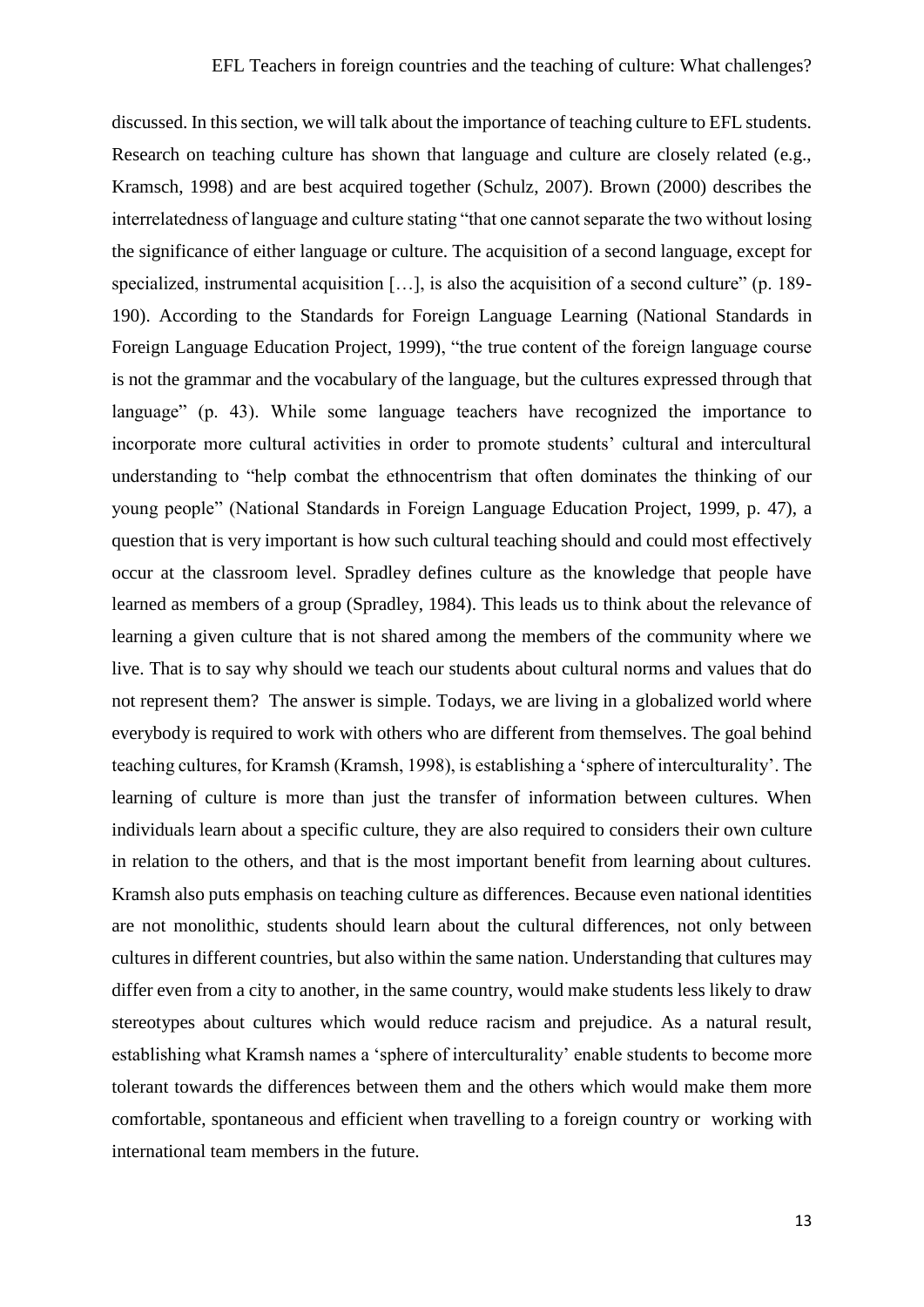# **Now what is the appropriate way of teaching culture as differences? and how can teachers make students understand these differences?**

Spradley explains that to understand another culture, the first important thing to put aside is what he calls 'naive realism'(Spradely, 1984). According to him, 'naive realism' is the idea that all people define the real world in pretty much the same way, that love, worship, food, death and so on all have similar meanings for everyone. Therefore, teachers should put their students in different contexts where they can compare how people may react to a situation in a different cultural setting.

Easier said than done, students may react negatively to the cultural differences especially if these differences go against their beliefs. The situation may be worse if the teacher is coming from a different cultural background compared to his students. Therefore, it is the teacher responsibility to be instructed about the culture of the students he/she teaches and understand their values.

A good a example of the previous idea is a situation I witnessed in Malaysia. The teacher who is from Spain was teaching his students the expression ' I enjoy eating…..' to a Hindu group of kids. The students were shocked and stopped drilling after the teacher when he said 'I enjoy eating beef'. Given the religious position that cows hold in the Hindu life, it was just humiliating for students to hear such a sentence and be asked to repeat it.

# **How can students create a sphere of interculturality? The Development Model of Cultural Sensitivity (DMIS)**

Bennett developed a model that he called the Developmental Model of Cultural sensitivity (DMIS) (Bennett, 2004). The model contains six stages that describe the attitude that people have towards others' cultures as they improve their intercultural competence. The six stages are divided into two main stages: the ethnocentric and ethnorelative stages.

The first main stage is the ethnocentric stage and includes three stages. The first stage is Denial and it is the setting where people avoid noticing or confronting cultural differences. People at this stage live relatively isolated from other cultures. They think that their cultural experience is the only one that is valid.

After the Denial stage comes the Defense stage, at this level people mark cultural differences but attach negative evaluations to them. People tend to evaluate different cultures as 'underdeveloped'.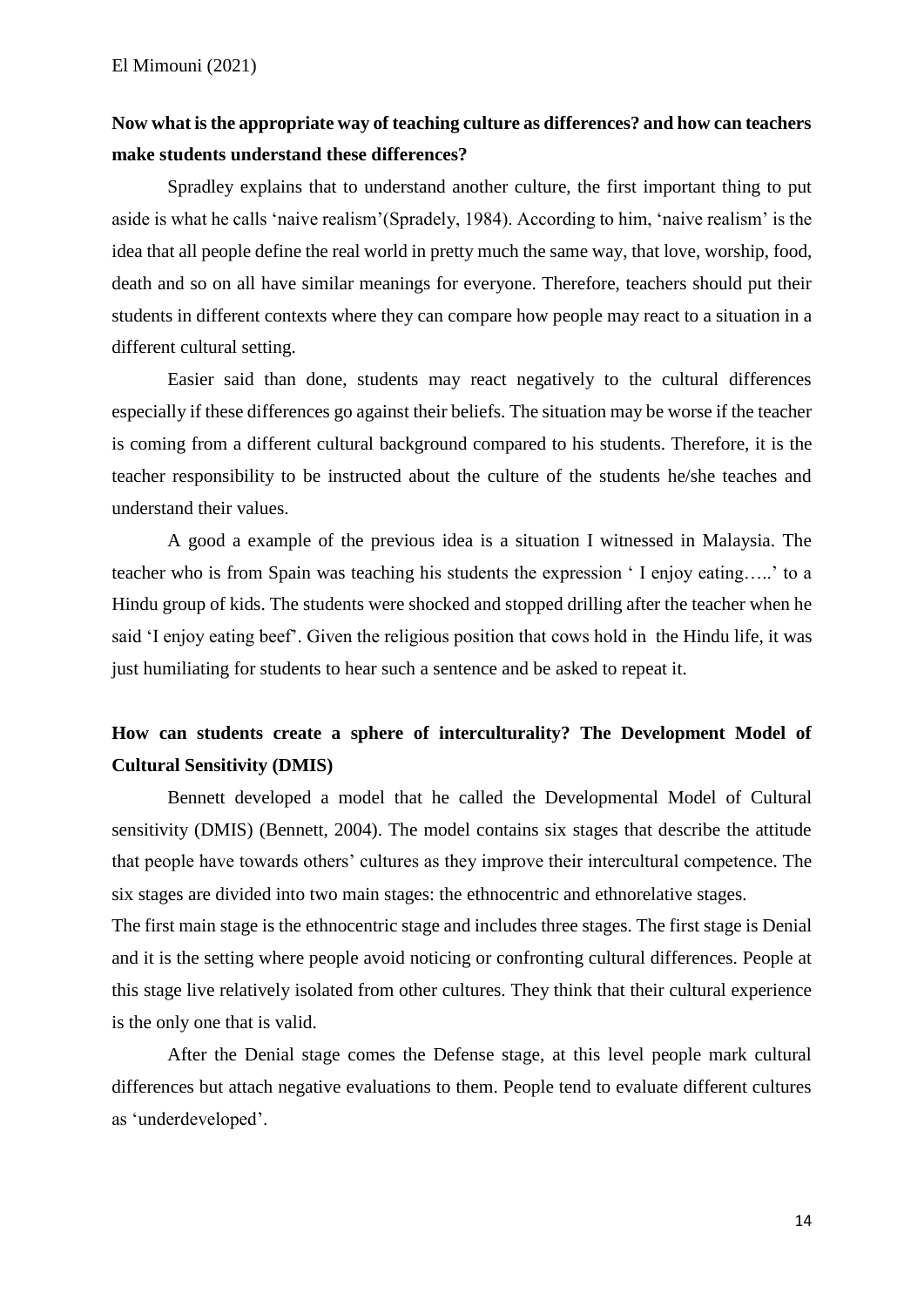Minimization is the third stages in DMIS model, and it is when elements of one's own cultural worldview are experienced as universal. It is characterized by naïve naturalism where people think that the all people feel the same about life experiences.

The second main stage includes three stages as well. First, Acceptance and it is when people enjoy recognizing and exploring cultural differences. People here are fairly tolerant of ambiguity and show curiously towards all what is different and strange to them. However, acceptance does not mean that a person has to agree with everything.

Second, Adaptation and it is when people use the knowledge about their own and other's cultures to intentionally shift into a different cultural frame or reference. People can see the world from the others' perspective and make intentional changes in their own behaviors and values.

Finally comes the stage of Integration. At this stages, people are inclined to interpret and evaluate behavior from a variety of cultural frames of reference. They recognize that worldviews are collective constructs and that identity is itself a construction of consciousness. People easily move in and out of different cultural worldviews.

When teaching a foreign language which also imply teaching a foreign culture, teachers should be



**Bennett DMIS model (Bennett, 2004)**

When a person reaches the integration level, they are considered as interculturally competent which means they are able to communicate appropriately and effectively with people who are different from them and accept the differences in their cultures.

## **Intercultural Communicative Competence: an important element in EFL teaching**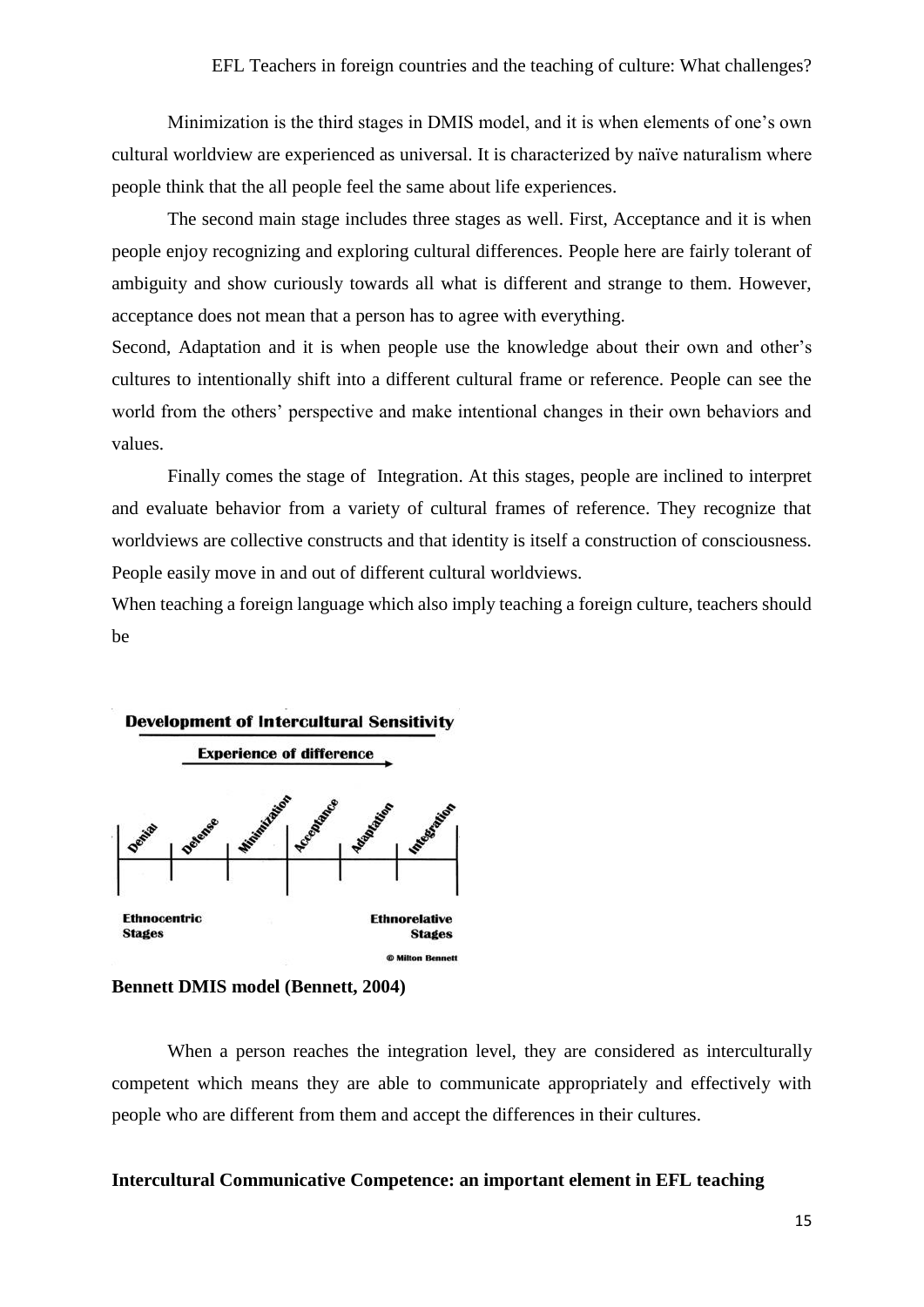Intercultural Communicative Competence generally refers to the ability to understand cultures, including your own, and use this understanding to communicate with people from other cultures successfully. Intercultural Communicative Competence or ICC includes 5 main components. These components often overlap but it is necessary to separate them in order to better understand ICC.

The elements of ICC are interrelated and do not come as steps. The first component of the Intercultural Communicative Competence is knowledge. Knowledge refers not only to the information we have about the others but more importantly the knowledge we have of ourselves and our cultures. To be Interculturally competent, a person needs to know themselves and then learn about the others. ''Who am I?'' is the first step to Intercultural Communicative Competence.

Awareness is when the person starts to realize that there are differences and similarities between their cultures and the others' cultures. It is the stage when people start comparing their culture to the others' culture.

Skill is the result of knowing the others and realizing the similarities and differences between their culture et the others' culture. People at this level can behave according to the knowledge they acquired about themselves and the others.

Attitude is more about what we feel toward the others who are culturally and linguistically different from us and to what extent we accept the differences among our cultures

The final component is language proficiency and is not solely about speaking a shared language between you and the other. It is also about using this shared language to solve misunderstandings among us and the people who are coming from a different cultural background.

Finally, becoming interculturally competent is a goal that every person who is interested in doing business at the international level should walk towards. Intercultural Communicative Competence is what teachers and educational system should consider when designing curriculum and activities for EFL students.

# **Status of English in the world, What English and What culture should we teach to students?**

The world is becoming more and more a "Global village " and English is becoming its lingua franca (Seidlhofer, 2005). Consequently, the status of English has changed overtime. English is now used by an ever-increasing number of people as a first language (L1), second language (L2) and foreign language (FL). Today, English is not only used in English native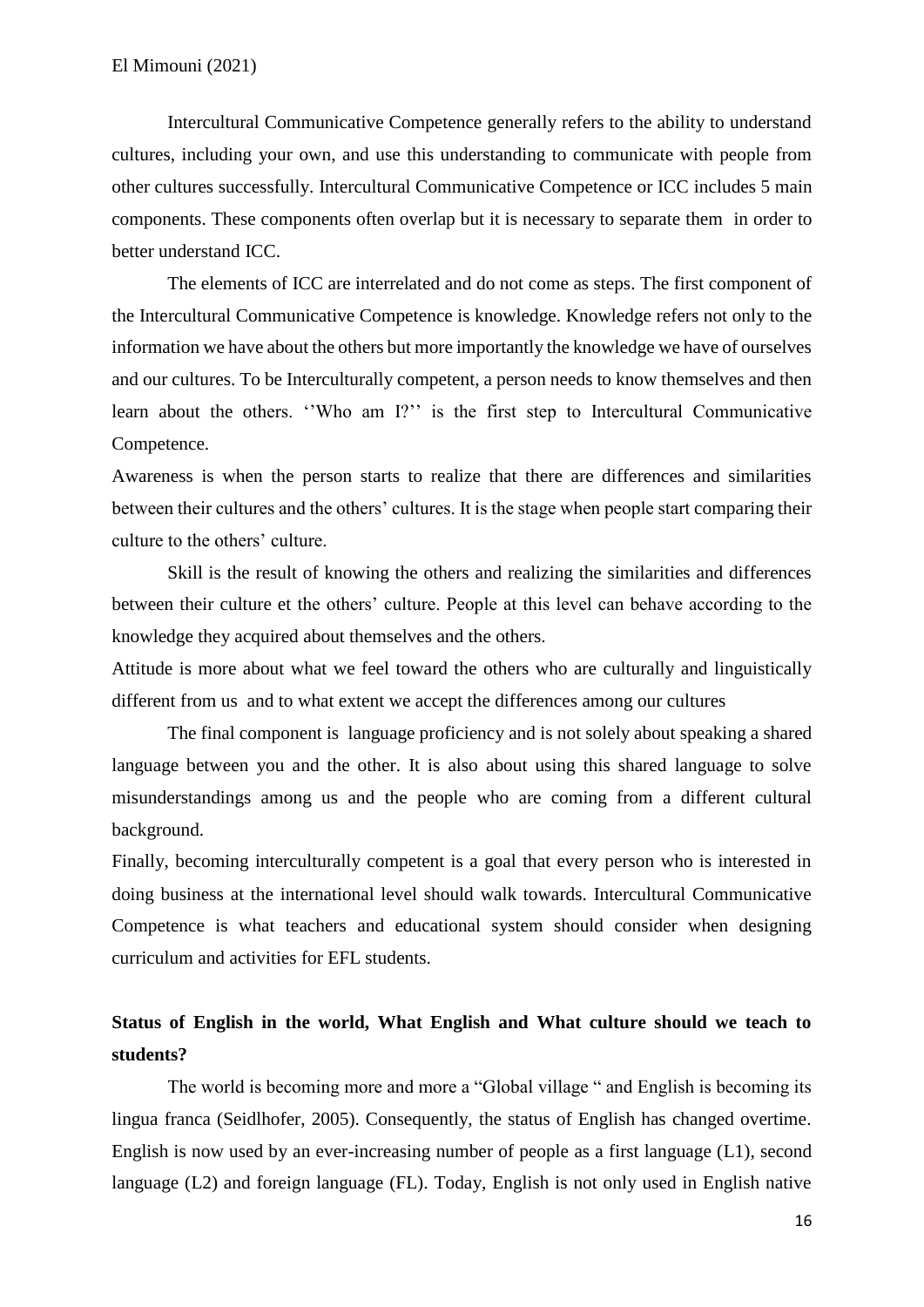speaking countries. In many countries, English is used as a bridge language. This means that English is used in trade and business in some countries and in others, English is used as the language of academia and science. Therefore, in the current context we are in the necessity of talking about Englishes and not only English.

Today, much communication in English involves non-native speaker with non-native speaker interaction. e.g: a chinese and a Moroccan person doing business together. In this context, it is important to question the relevance of learning the conventions of politeness in Britain or the importance of Anglo-American eye contact. As a consequence, learning English in no more used as a tool to understand American or British cultural values in order to function within these societies, it is rather a tool to communicate with everybody in the world. Therefore, practitioners in EFL need to define real communicative behaviour in ways that take account of the international status of the English langue (Alptekin, 2002).

As language cannot be dissociated from culture, culture is always existent in the teaching languages. Considering the current status of English in the world, we are faced with an important question that is the nature of the culture(s) we should teach students in EFL classes. Thus, what is/are the cultural background(s) of the content that EFL students should be learning? How can students benefit from the culture of their teachers and how the local culture should be dealt with?

Having a foreign teacher is of a great benefit. Teachers can share about their cultures with their students in a way to show them them similarities and differences between the teacher's and the students' one. A simple example of this would be eating habits in the two countries, the different seasons in the two countries, ect. Having a foreign teacher would allow students to go through an international experience while staying in their classroom.

To sum up, in the current context, the aim of teaching English language should be the development of Intercultural Communicative Competence to enable speakers of English to cope with the issues that are related to the wider use of English in local and international contexts within the "Global village".

#### **Teacher and the teaching of culture**

Teachers are a main factor in the process of learning in general. As a consequence of what we mentioned above, teachers should help their students to become interculturally competent in order to enable them to function in different cultures while using English. However, we cannot give what we do not have, isn't it? Teachers should also be aware of the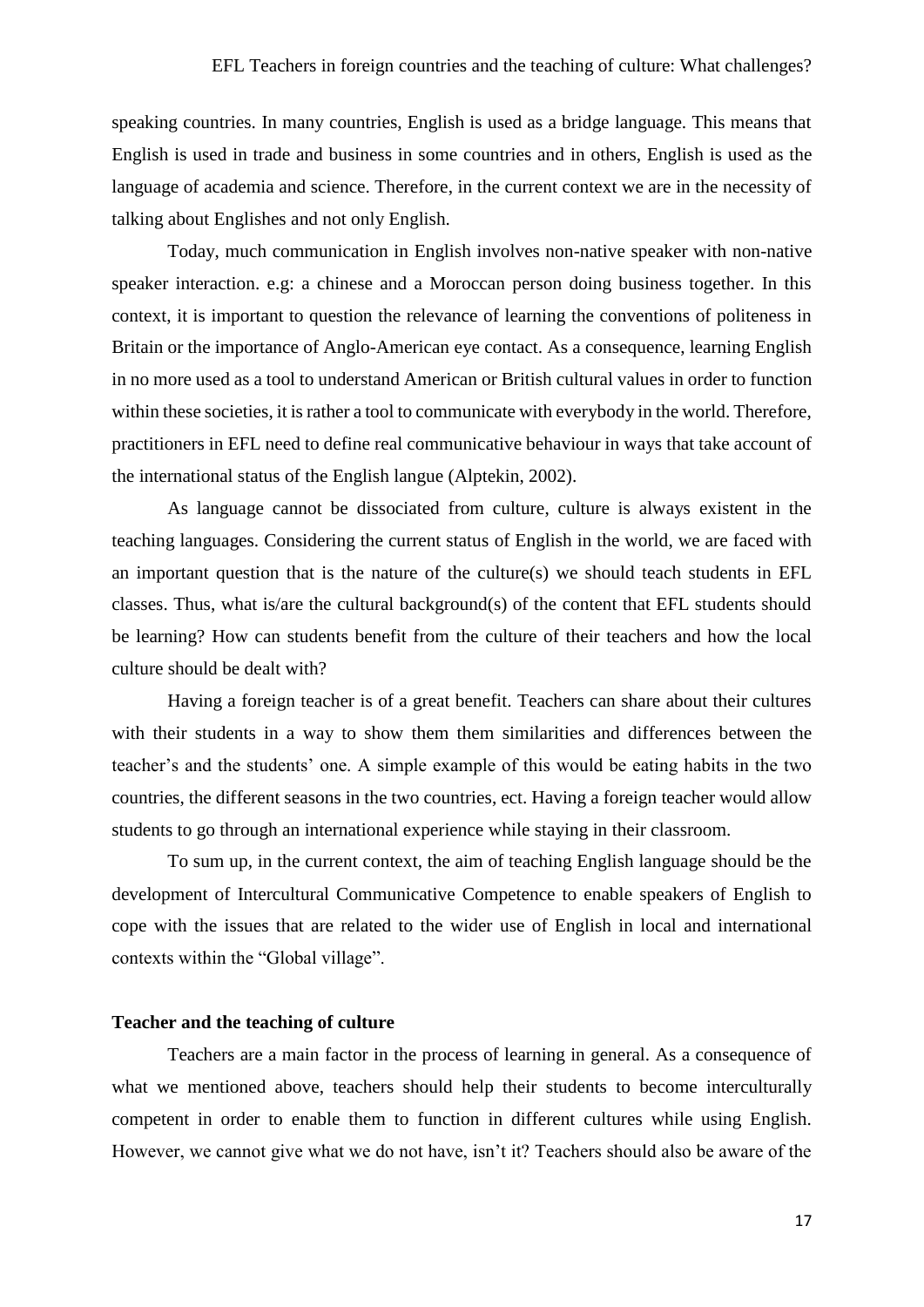similarities and differences between cultures, show respect to the difference and try to understand them.

Being interculturally competent will help the teacher, at the first place, to peacefully live in the host country, enjoy the experience and acquire new skills. In other words, in order to teach English not only the language as a structure but also the cultures as differences, teachers need to be themselves culturally competent and have the necessary tools to transmit this competence to their students.

In order for the teachers to teach the students belonging to the different cultures effectively it is very crucial to know their values and beliefs (De Villar & Jiang, 2012). Thus, how would a teacher know these details before starting the teaching experience? There are many factors that would help teachers be interculturally competent. Amongst them: having a positive attitude, travel, teacher training, reading, family background and others.

## *Having a positive attitude*

As we mentioned before, attitude is about the feelings that we have towards the others who are culturally different from us. Our attitude can be influenced by the stereotypes and misconceptions we hear from people. Therefore, it is important to keep a positive attitude towards the others, and that by trying to understand the reasons behind cultural aspects and avoid viewing cultures through an ethnocentric lens. According to Chen (2015), lower acculturative stress and enhanced adjustment occurs when the individual has positive attitudes toward the native host culture and participates in both (Chen. 2015). As a consequence, having a positive attitude makes the teachers enjoy their experience abroad.

#### *Reading: a door to knowledge*

Reading, especially in the era of internet is a tool that is available to everybody. Internet today gives an unlimited access to information about all we want to know. Be it reading literary texts that tell stories that happened in different countries/places in the world, and that allows the reader to learn about the cultures in these countries/places, or simply reading web-users experiences, reading is always beneficial. However, readers should always avoid biased information in order not to fall into stereotypes and prejudices.

#### *Travel cause and effect:*

Travel has certainly an important impact on people's intercultural competence. Meeting the locals, trying traditional foods, visiting museums and touristic spots are main ways of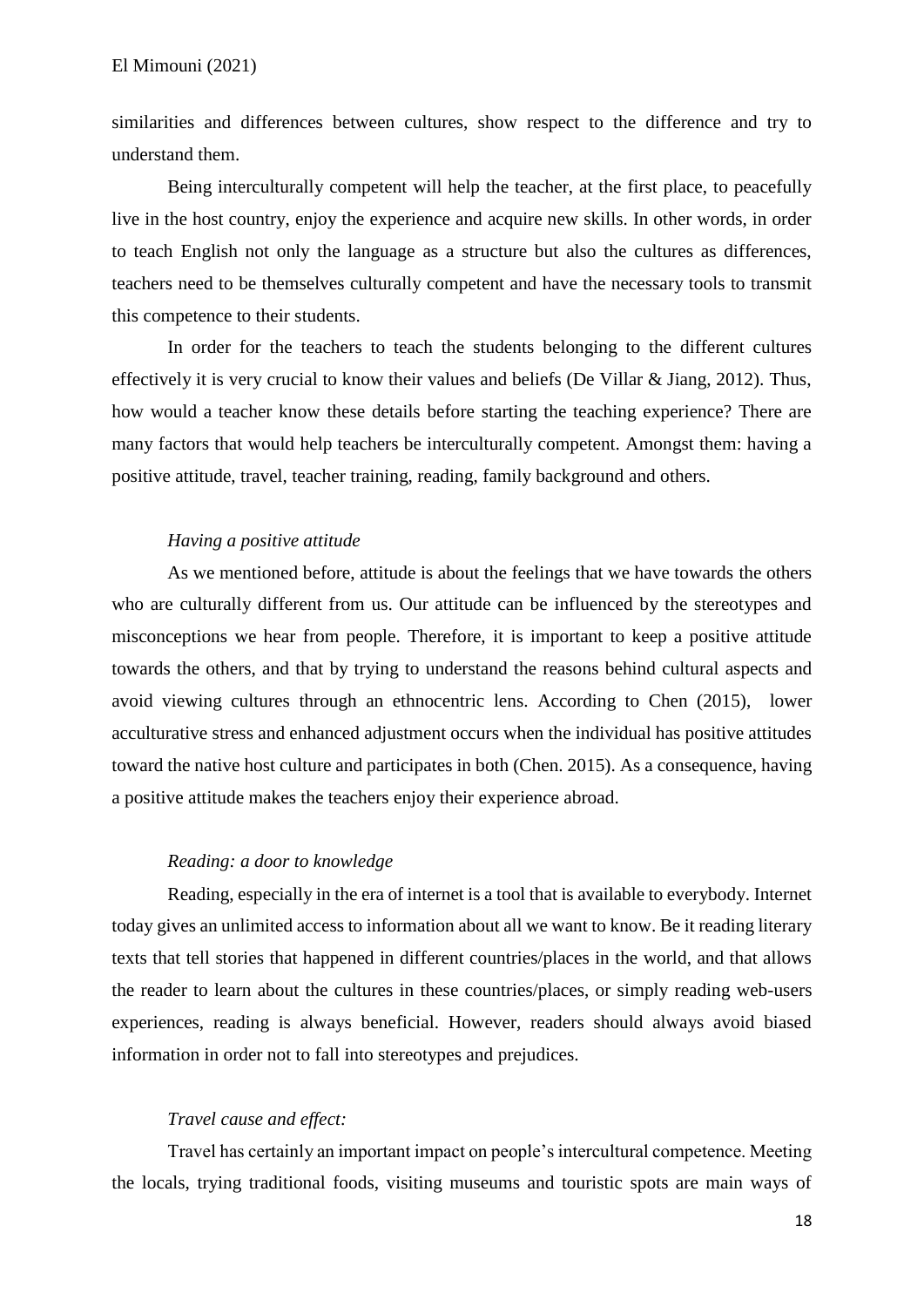discovering and understanding the culture of any country. It goes without saying that reading about a specific country makes the reader understand the culture of this country. However, travel is more powerful. It is rather about living the experience with all your sensory receivers. Other than developing one's Intercultural Communicative Competence, interaction with other cultures has been linked to increase in the cognitive elements available for processing novel ideas (Chen., 2015)

### *Teacher training:*

Teacher training is what many teachers need before teaching abroad. Many teachers go through pre-service teachers program before becoming teachers. However, teaching foreign people may not be something that is included in the pre-teaching program. Generally, in the pre-service teaching program, teachers are prepared to teach in their home country. However, if a teacher intends to teach in a foreign country, taking an international course such as TEFL Teaching English to Foreign Learners or CELTA Certificate in English Language Teaching to Adults should be planned for.

### *Family and cultural Background:*

Some teachers are more prepared to teaching in foreign countries than others. One of the factor that can participate to that is what we may call "the benefits of colonization'' in terms of the diversity of the cultures that we can find within the same country and that is the simple consequence of colonization. Bicultural acquisition allows for individuals to be able to choose appropriate behaviors according to situational prompts while monocultural persons tend to have more stagnant identities that do not incorporate or change as a result of multicultural exposure (Chen. 2015).

There are absolutely other factors that help teachers build up their Intercultural Communicative Competence and go through international experiences. Be it by reading, having a positive attitude or traveling teachers with international experiences develop their cultural awareness and they use their awareness to motivate learners for better accomplishment in the classroom through using authentic materials, pictures and stories about their overseas experiences. International experience not only allows teachers to develop their cultural awareness which will allow them to be in good relation with students from diverse groups but also enables them to develop teaching strategies to teach effectively (Altun, 2015)**.**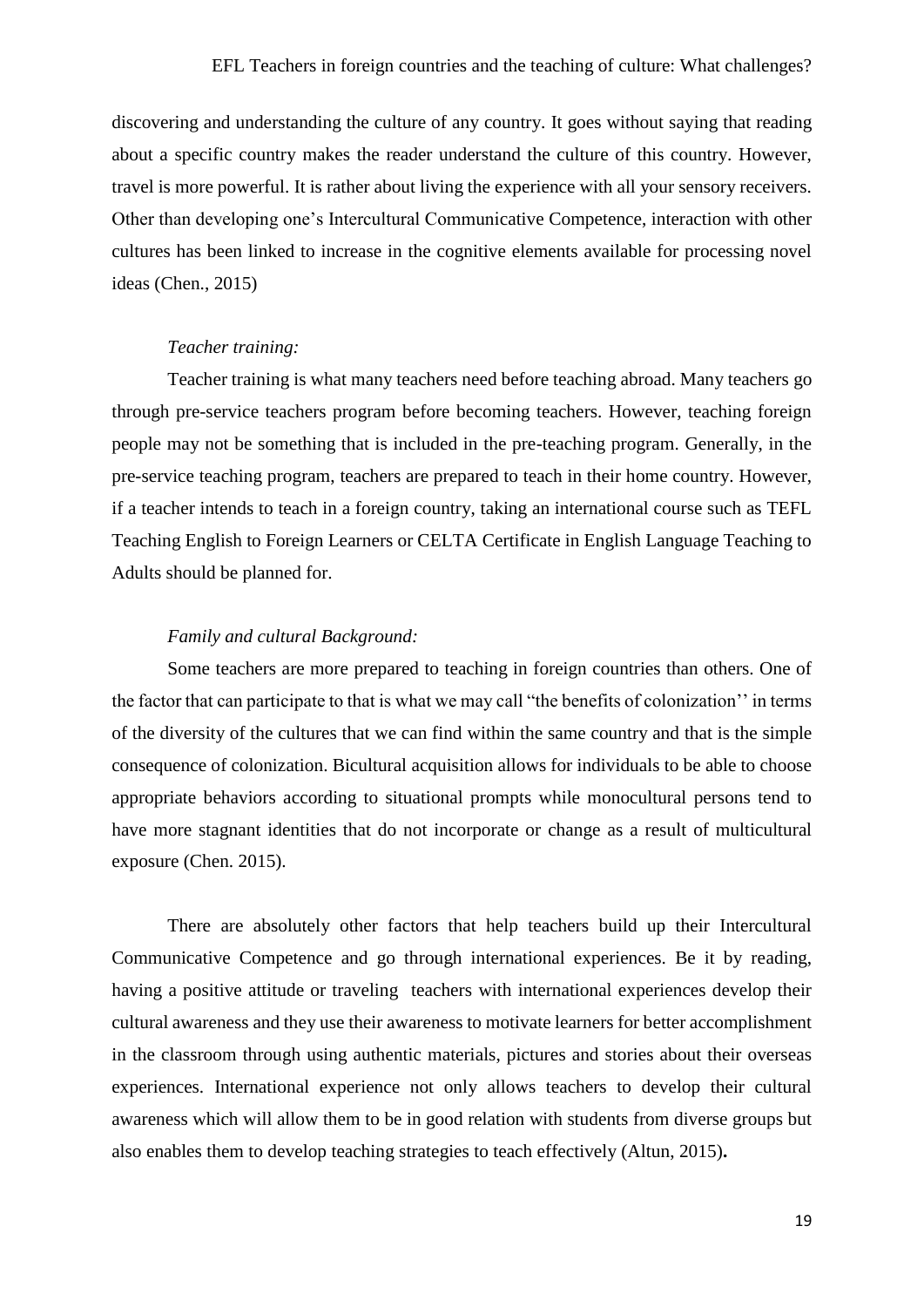#### **Aim of the study**

The purpose of this research project is to fill the void in the existing literature and investigate the roles and the challenges of EFL teachers who are teaching in a foreign country to them. This research aims to understand the challenges that these teachers face and come up with recommendations and solutions that may help teachers limit and/or deal with the difficulties they face while teaching abroad.

#### **Methods**

As the main goal of this research is to know the cultural challenges teachers are faced with when they are teaching abroad, hearing from the teachers is the best way. According to Berg, interview allow the participants to "speak in their own voice and express their own thoughts and feelings" (Berg, 2007: 96). Also, interviews are particularly useful for getting the story behind a participant's experiences. The interviewer can pursue in-depth information around the topic (McNamara, 1999)

It is true that focus group could also be one effective method to elicit the participants thoughts and experiences, however, due to the different locations of the participants, focus group was not an workable option.

#### **Participants**

Ten English teachers from different cultural backgrounds participated to this research. These teachers are working with students from different cultural backgrounds. The intercultural level of the students differ from a group to another. Below are the countries of origin of the interviewed teachers and their students.

- 1. Belarus  $\rightarrow$  China
- 2. France  $\rightarrow$  Sudan
- 3. France  $\rightarrow$  Vietnam
- 4. Jordan  $\rightarrow$  Malaysia
- 5. South Africa  $\rightarrow$  Malaysian Orang Asli
- 6. Brazil → China
- 7. Morocco  $\rightarrow$  India
- 8. Morocco  $\rightarrow$  Turkey
- 9. El Salvador → Malaysian Chinese
- 10. Spain  $\rightarrow$  Indonesia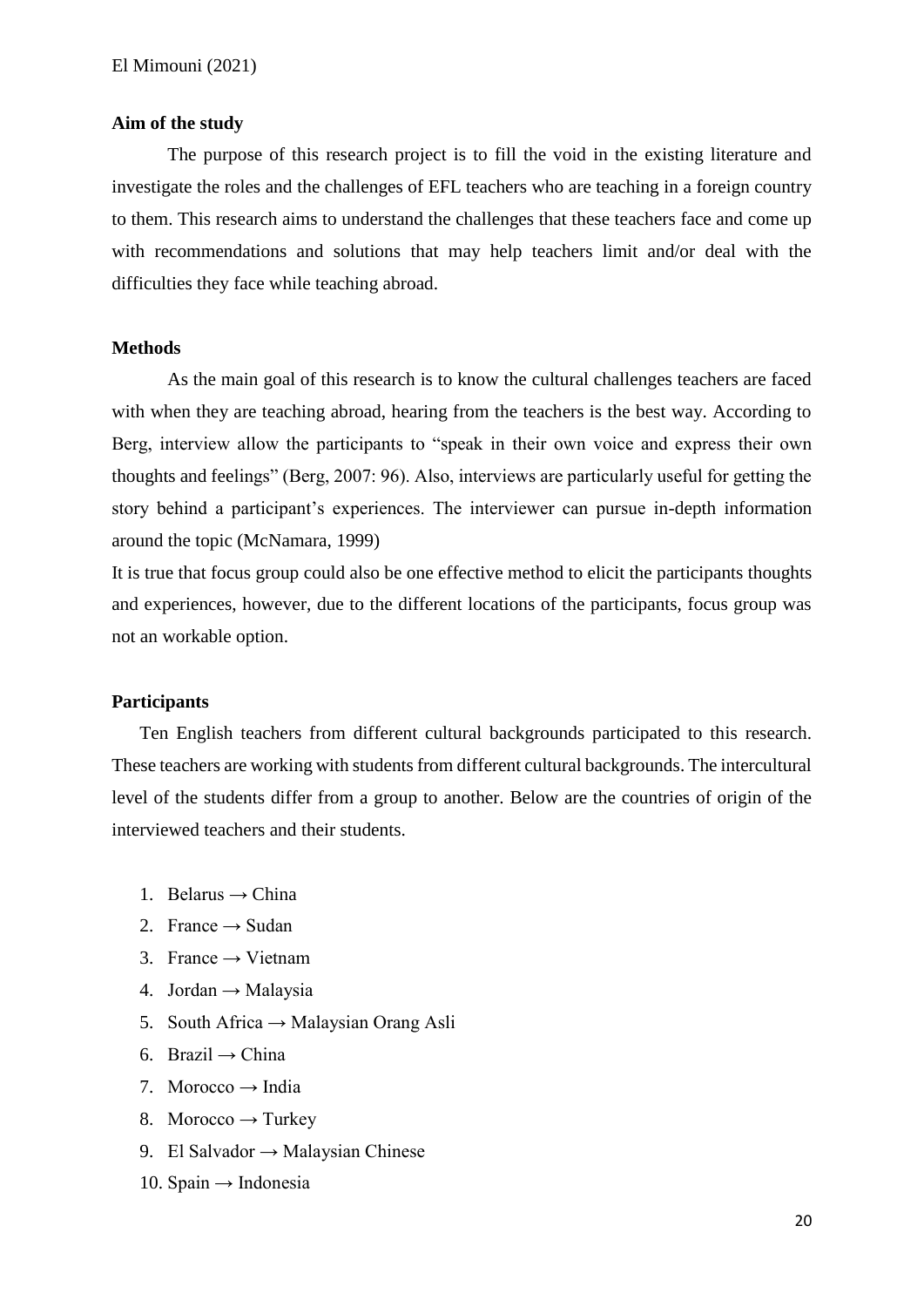#### **Data collection procedure:**

Interviews sessions with the participants were arranged in different places. Four teachers were met in their office at the NGOs where they work. While one teacher was met at a restaurant and the other teachers were interviewed by phone calls. The participants were asked open-ended questions to stimulate an open discussion where the participants freely talked about their experiences and shared how they have been living their teaching journey.

The interviews started with general questions about the participants' teaching experience abroad and moved to more specific questions about their studies, previous teaching experiences and cultural background(s).

#### **Instrument:**

One-on-one interview was used in this research. The interview was divided into 5 main sections.

- 1. Teachers' cultural background
	- a. Teachers origins
	- b. environmental composition
		- i. interaction with people who are different
	- c. Teachers' religion Vs Students' religion
- 2. Teachers' relation with teaching
	- Teachers' education languages spoken by the teacher Teacher training Teachers' teaching experience
- 3. Teachers' travel background
- 4. Challenges encountered by teachers

Teacher Vs Students

Teacher Vs Community

Teacher Vs Environment

5. The way teachers deal with the challenges

#### **Data analysis:**

Given the nature of this research and the numbers of participants, a qualitative method was used. To make this analysis happen, the participants answers were transcribed. The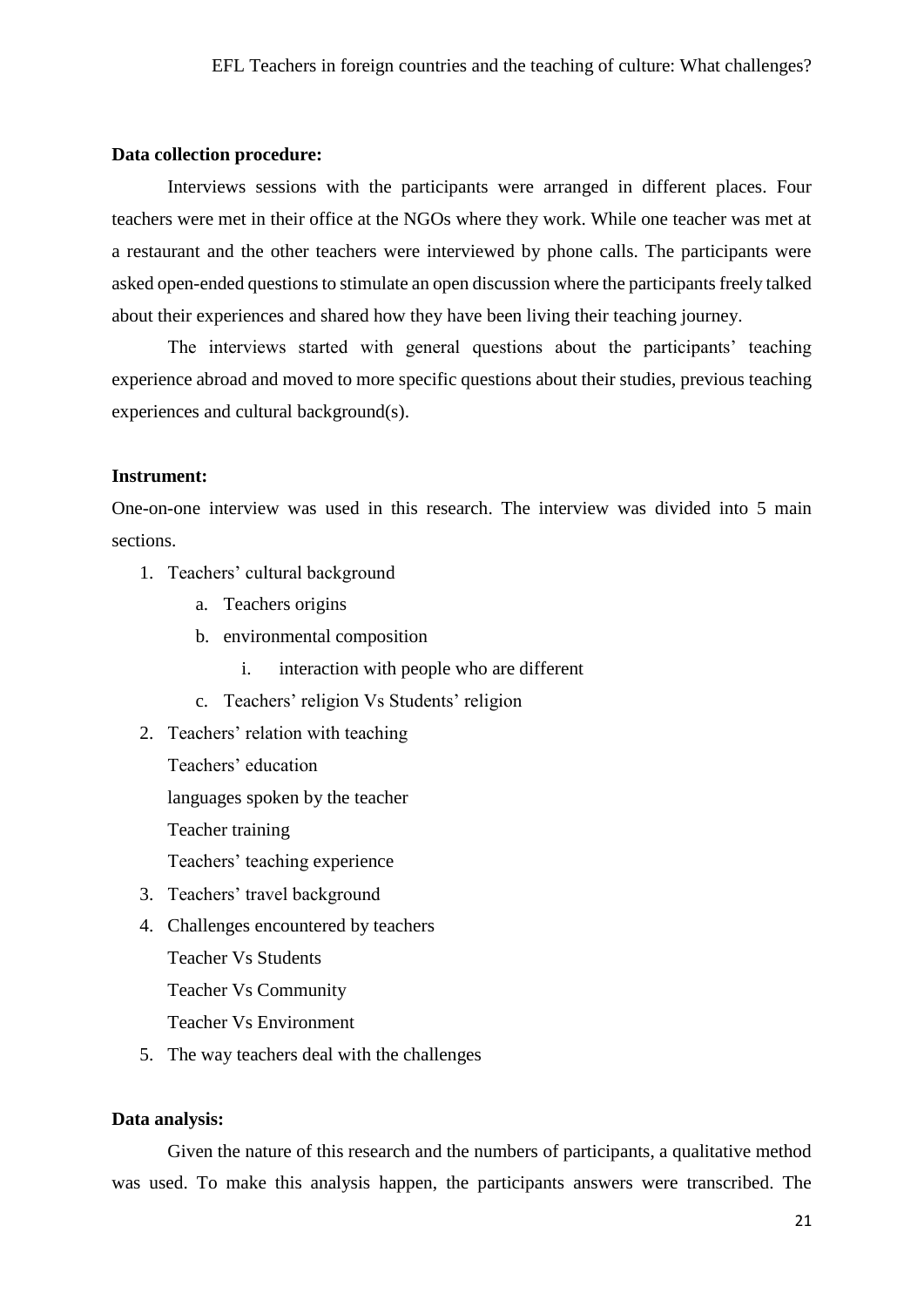participants answers to the questions were than compared with the theoretical perspectives introduced above.

### **Results and Discussion:**

The outcomes of the interviews conducted with the participants highlight some important challenges that EFL teachers are faced with when their are teaching abroad. They also shed light on some factors that helped these teachers better deal with these challenges.

#### **1. Origin, education and travel history:**

## a. origin and culture:

All the participants are coming from different countries and are teaching in a country they have never visited before. However, the culture of the origin country plays an important role in the integration in the foreign culture. For example, Reza who is coming from a conservative muslim village in South-Africa did not find much difficulty in understanding the behaviour of the Orang Asli in Malaysia. This means that, even they don't share the same religion there are some common values in the two cultures and this may reduce the cultural challenges teachers can face in a foreign culture.

## b. education

Many participants do not have a background in teaching English specifically. However, some of them have been teaching other subjects such as sport (Reza) and sociology (Juan). The participants feel that their teaching experience helped them better deliver the lesson to their students. In addition to other the factors that made Estelle's experience great, Estelle has a Masters in Education and Human Development. However, the participants who have no teaching experience and who are not very proficient in English encountered problems in interacting with their students. On the other hand, Angelina who has a CELTA certificate did not encounter much challenges when delivering the lesson to her students.

## c. travel

Compared to the other participants, the two participants who have the longest travel history are Estelle from France and Juan from El Salvador. These two participants showed much openmindedness and tolerance towards the differences in the target culture. Estelle who was teaching a muslim community students used to wear Hijab when she goes to school, while Juan used not to care much when his community was staring at him and not exchanging smiles with him. However, for Youssef who has never travelled before found it difficult to integrate the Malaysian society and was all the time complaining about people's shying away from talking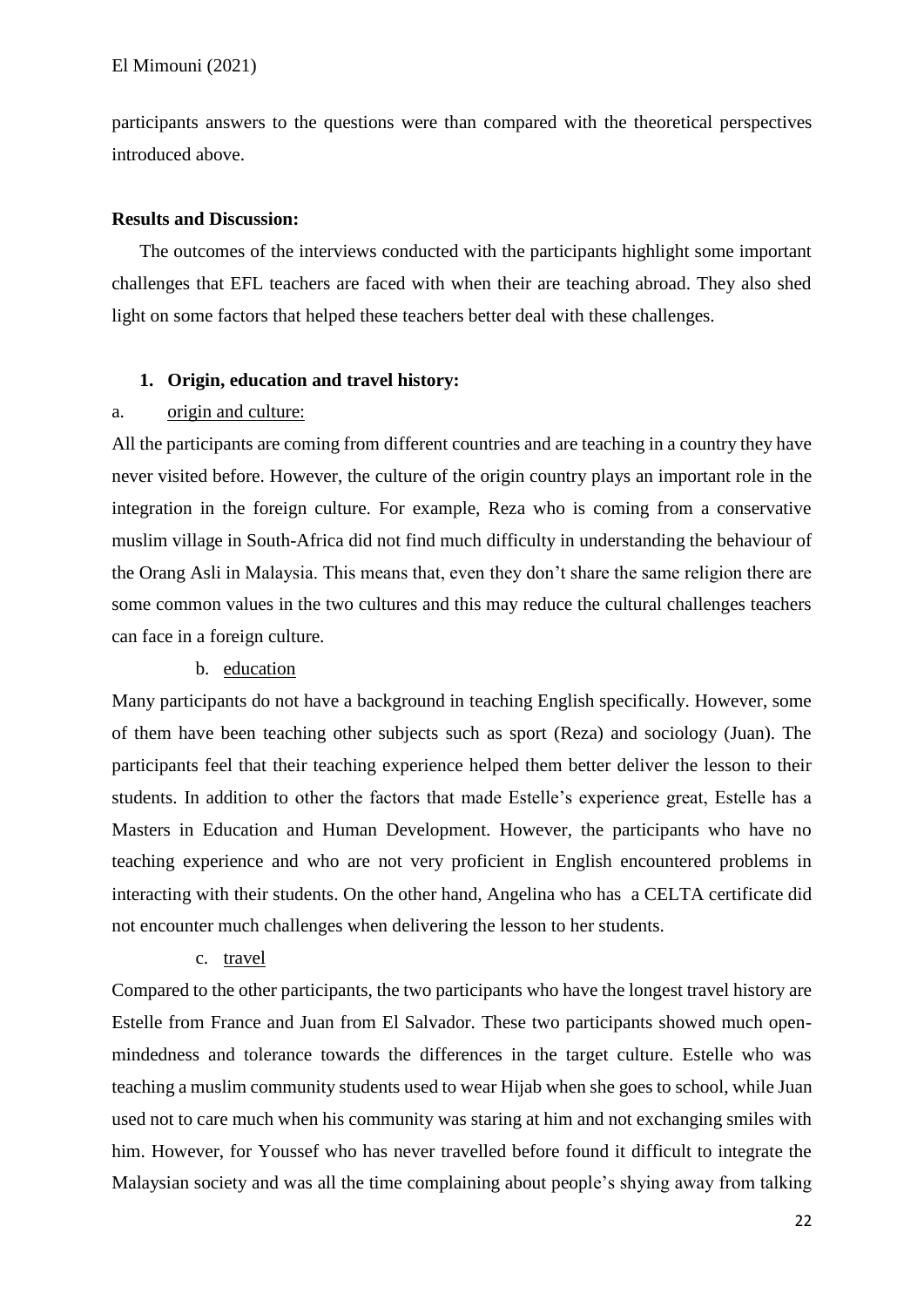to him. Also for Fatima (Morocco) who has never thought in a foreign country before, she found her Indian community very hostile and rude.

## **2. The relationship with the host community**

The relationship with the host community was generally influenced by the differences between the cultures of the teachers and their host community. The factors mentioned above had an important in making the teachers more tolerant and understanding towards the others in the host community. However, some of the host community members were not absorbing how different the teachers are from them. Angelina who was wearing tattoos could not easily find a job despite her education background and experience in teaching simply because she looked different. In China, as in some other countries, only criminals wear tattoos. Therefore, many schools rejected her applications except for one school. Also for Estelle, despite the fact that she was wearing Hijab, she was criticized because she was not wearing it properly. Parents were concerned about their kids and feared that her look may make their kids want to be dressed like her. The kids normally watch movies and see non-muslim women without Hijab. However, for them these women are not real, they are only on TV, said Estelle.

The relationship between the teachers and the host community is generally related to their appearance. Therefore, the male participants were not faces with much clothing code restrictions in conservative communities.

#### **3. The practices in the classroom**

All the interviewed teachers are aware of the fact that they are differences among their culture and their students' culture. They also think that they should introduce their students to their cultures. However, every teacher was doing this differently and some teachers were not aware of the limits they cannot cross when they are dealing with their students. Participants manifested their students unacceptance when they drilled examples such as I eat beef in a Hindu community and I drink wine in a muslim community. Some teachers such as Reza felt that he needs to stick to the curriculum he was given and did not try to provide examples from his culture during his class. However, he used to share with his students and community about his cultures outside the classroom. For Angelina, she was trying to introduce foreign food to her students, not specifically from her culture, for example you eat noodles, I eat pizza. Juan used to organize events in his school to introduce his culture such as food festival.